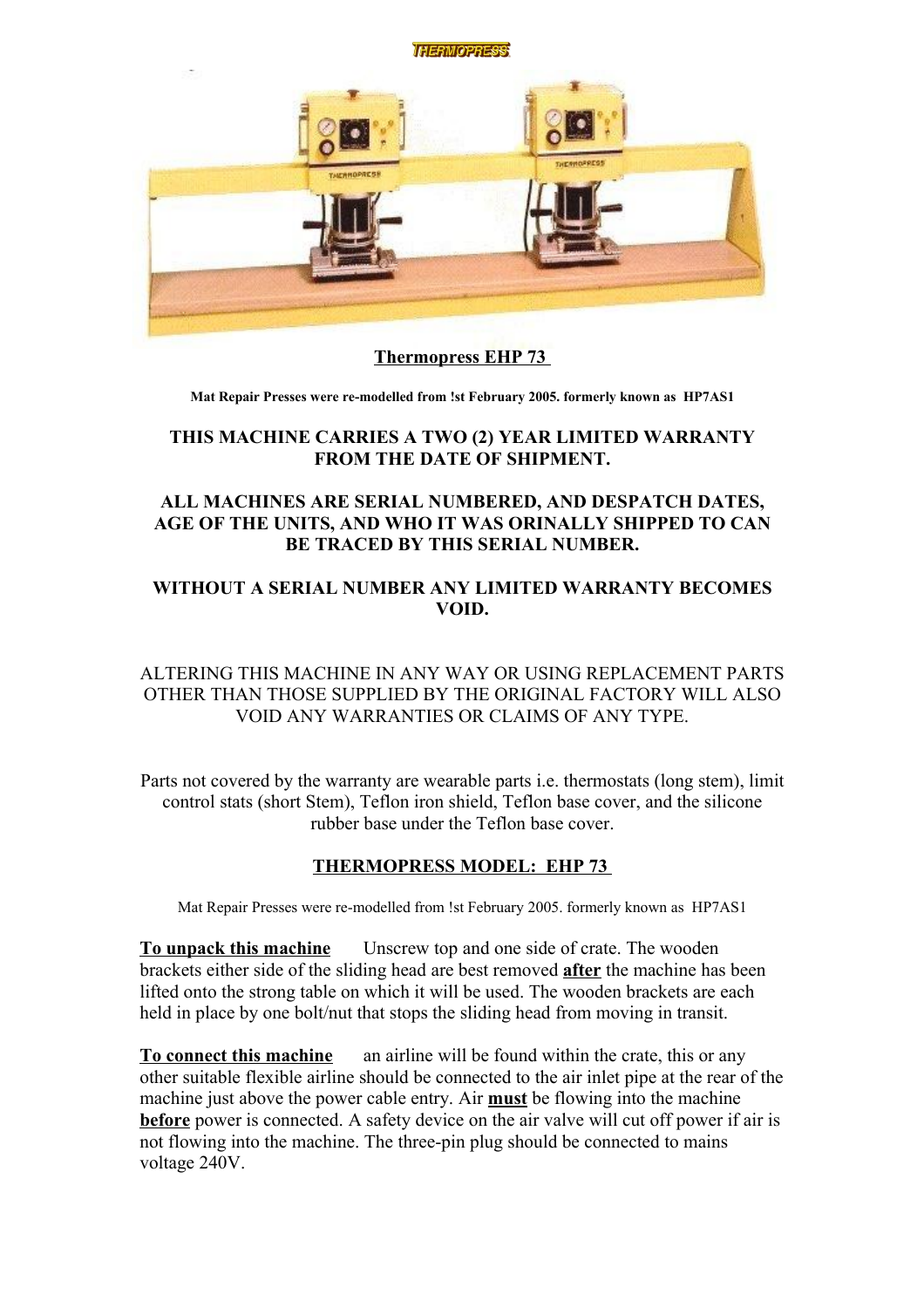# **Set Up For MAT REPAIR**

**Machine operation** pre-set at the factory with both air pressure and temperature, both of which are adjustable if required by the user. Air Pressure is pre-set for 80psi the input airline pressure **must not exceed 120psi.** With air flowing into the machine check that the pressure gauge needle settles at 80psi. To adjust the pressure, **pull** the black knob out; turn anti-clockwise to reduce pressure, clockwise to increase pressure. **Push** the black knob in to lock in position.

The temperature gauge is on the front of the iron/guard.

Connect the three-pin plug to a mains supply (240V) and turn on. ON the right hand side of the front control panel are 2 circular lights under which there is a rectangle light/switch. Push the switch **up** and that will light up to indicate that power is on. At the same time the left side light will also light up to indicate that the machine has started to heat up. Once the temperature reaches 150°c the right side light will light up. This machine is fitted with a "fail-safe" device (limit control) which prevents it from operating until the pre-set temperature 150°c has been reached (also adjustable as described below). The pre-set maximum temperature is 180-185°c. Once this has been reached the thermostat cuts out, temperature will drop to around 175°c before the thermostat cuts back in. The average operating temperature is therefore 180°c

The fitted timer is set in minutes, for mat repair the ideal setting is approximately 5/6 minutes – consult suppliers of the repair materials to confirm this.

At **each side** of the control box there is a push button. Once the machine has reached working conditions, the operator pushes **both of these** buttons simultaneously; this activates the machine while ensuring the operator cannot accidentally have his/her hand under the heated iron. **THE MACHINE OPERATOR MUST ENSURE THAT NO ONE HAS HIS OR HER HANDS IN THE REGION OF THE IRON AT THE TIME HE/SHE ACTIVATED THE MACHINE.**

At the end of the pre-set time the heated head will retract causing the machine to exhaust the air within it.

On top of the machine is a RED quick release knob. Pressing this overrides the activation of the machine causing the heated head to retract and disables the machine from further use **until** the RED knob is pressed once more which then allows the operator to continue. This is a safety feature, but it also allows the operator to stop the repair process if the repair patch should move just prior to the iron locks into place, thus allowing the patch to be repositioned before the machine is activated again.

### *NOTE:*

*Sometimes, when these machines are activated first thing after sometime of inactivity, air can appear to leak out of the exhaust pipe at the rear of the control box. If that happens and as long as the pressure gauge is showing between 60 – 80 psi continue*